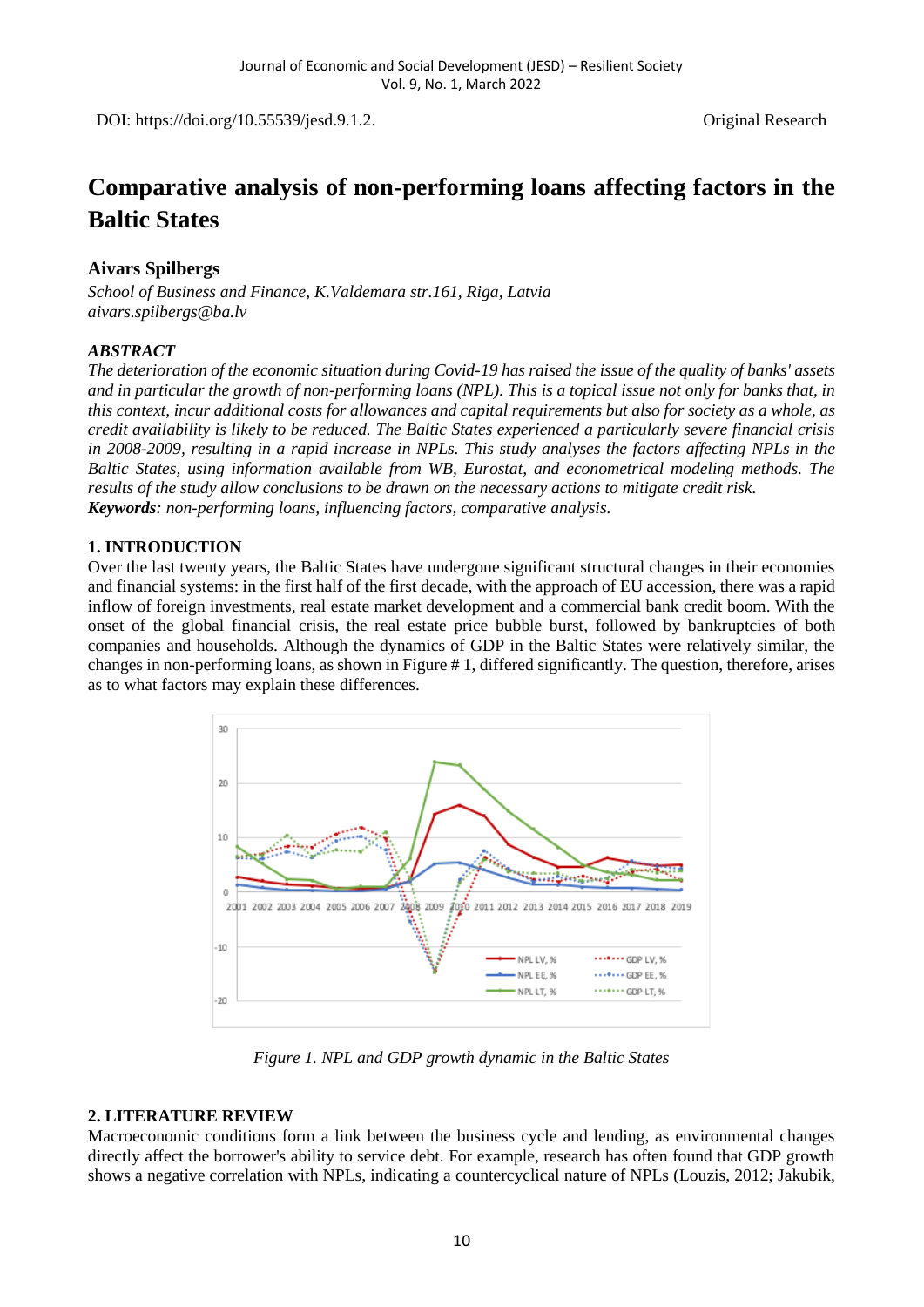2013; Makri, 2014; Skarica, 2014; Beck, 2015; Cifter, 2015, Cucinelli, 2015; Tanaskovic, 2015; Dimitrios, 2016; Gila-Gourgoura, 2017; Kupcinskas, 2017; Peric, 2017; Koju, 2018; Ozili, 2019; Radivojevic, 2019). With rising unemployment and falling wages, which are typically seen in times of economic downturns, borrowers face greater difficulties in repaying their debt, and, as a result, NPLs increase. Many researchers explicitly include unemployment in their models and find strong positive relationships between unemployment and NPLs (Louzis, 2012; Makri, 2014; Skarica, 2014; Cifter, 2015; Cucinelli, 2015; Dimitrios, 2016; Koju, 2018; Kupcinskas, 2017; Spilbergs, 2020). In addition to the above, the following are also considered to be important determinants of NPLs:

- inflation, since its growth reduces real wages and hence the ability to meet liabilities. This is particularly important in circumstances where inflation exceeds wage growth (Skarica, 2014; Filip, 2015; Koju, 2018);

- variable interest rates, which directly affect the ability of borrowers to pay interest, especially when the proportion of variable rate loans is significant (Louzis, 2012; Beck, 2015; Peric 2017);

- the house price index - falling house prices are tightly linked to higher default rates (Beck, 2015);

- foreign direct investment, the growth of which is usually conducive to economic growth and thus has a positive impact on NPLs (Cifter, 2015; Koju, 2018).

## 3. **CORRELATION ANALYSIS OF NON-PERFORMING LOANS AN POTENTIAL INFLUENCING FACTORS**

Based on the literature analysis, 18 factors were selected that could potentially influence changes in NPLs. Using World Bank data on non-performing loan ratios from 2001 to 2019 and Eurostat data on selected factors, a list of the top 10 by correlation was created, see Table # 1, to which the coefficient of variation (CV) of the studied indicator is added in the last column. As can be seen, the values of the correlation coefficients of several factors are quite similar for all analyzed countries, such as unemployment (UPL), GDP, and net wage growth (NWG), while for others, such as the long-term interest rate (LTR), coefficients of correlations vary very significantly. Consequently, the question arises as to whether the Baltic States can be considered homogeneous from the point of view of the factors influencing NPLs.

To answer this question, NPL regression models were developed for each of the Baltic States separately and then the possibilities to improve them by developing unified models were explored.

| Factor                                | <b>Estonia</b> | Latvia    | Lithuania | $\mathbf{C}\mathbf{V}$ |
|---------------------------------------|----------------|-----------|-----------|------------------------|
| Household disposable income growth, % | $-0,8112$      | $-0,8857$ | $-0,6934$ | 12%                    |
| Unemployment rate $-$ annual, $%$     | 0,7250         | 0,7640    | 0,7287    | 3%                     |
| Private sector debt: loans, % of GDP  | 0,6785         | 0,7066    | 0,4686    | 21%                    |
| Net wages growth rate, %              | $-0,6534$      | $-0,7567$ | $-0,7465$ | 8%                     |
| Construction costs growth, %          | $-0,6334$      | $-0,5199$ | $-0,7042$ | 15%                    |
| GDP growth rate, %                    | $-0,5898$      | $-0,6705$ | $-0,6412$ | 6%                     |
| Household debt, % of GDP              | 0,5720         | 0,5382    | 0,4585    | 11%                    |
| House price index, % annual           | $-0,5369$      | $-0,5891$ | $-0,8005$ | 22%                    |
| Investments to GDP, %                 | $-0,4937$      | $-0,6510$ | $-0,6796$ | 16%                    |
| Loans growth to GDP growth            | $-0,3612$      | $-0,6285$ | $-0,5040$ | 27%                    |
| Long-term interest rate, %            | 0,1709         | 0,4543    | 0,6079    | 54%                    |

*Table 1. Correlation coefficients of selected factors and NPLs by countries*

## 4. **THE MODEL AND RESULTS**

Let  $NPL<sub>t</sub>$  be the dependent variable non-performing ratio' in year *t*. Further, let  $x<sub>1t</sub>,...,x<sub>kt</sub>$  denote independent variables and  $b_{1t},...,b_{kt}$  denote regression coefficients of independent variables, then the model can be expressed as in equation:

$$
NPL_t' = f(x_{1t}, ..., x_{kt}) + \varepsilon_t
$$

where  $\varepsilon_t$  – the error term.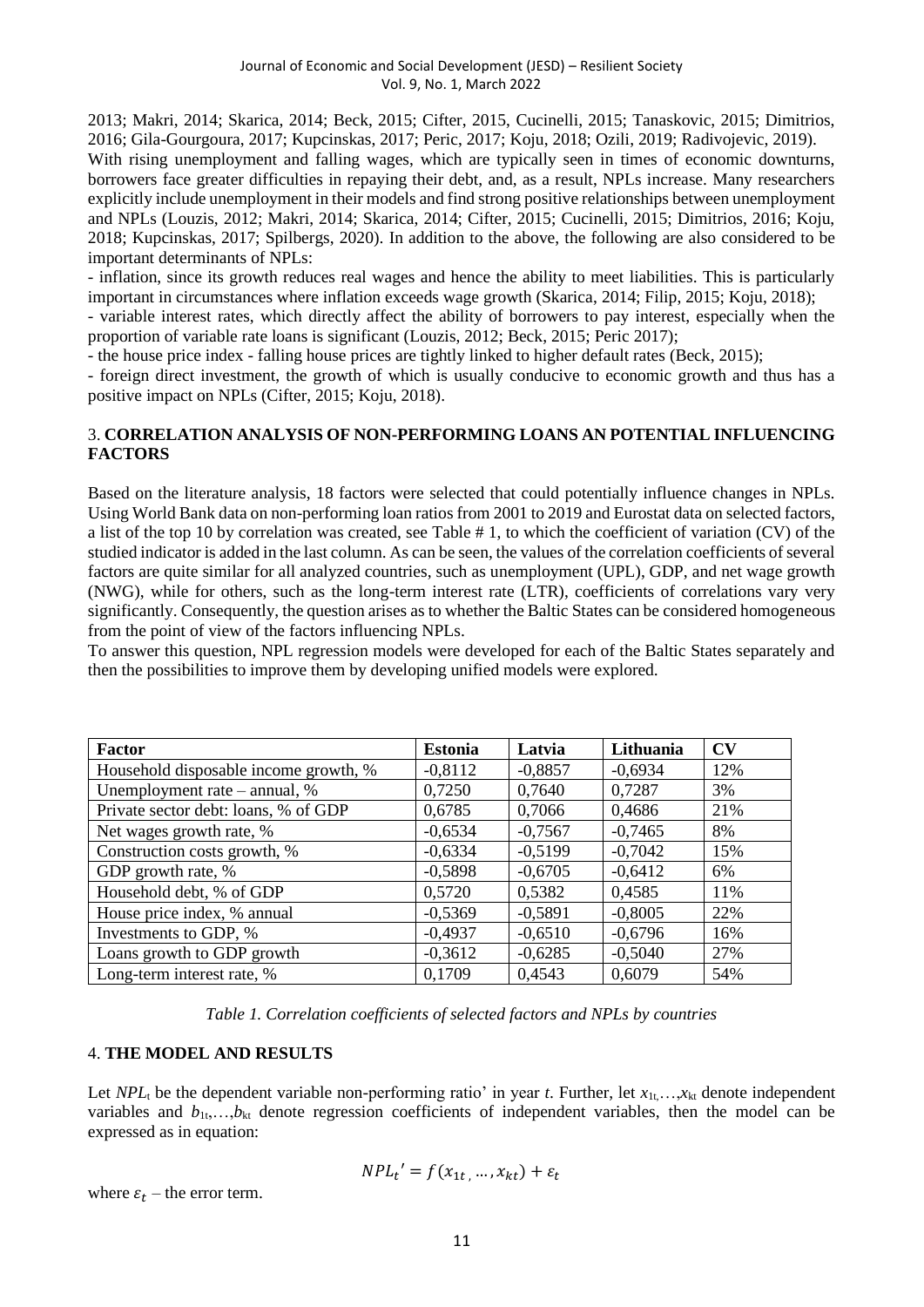During the research, combining the selected factors, more than a hundred linear and non-linear regression models were calibrated for each country and Baltics. To select the best fit from the compiled models, three tests were performed:

1) F-test to assess the statistical stability of models at a confidence level of 0,95 ( $\alpha$  = 0,05);

2) Durbin-Watson test to detect the presence of autoregression at a confidence level 0,95 ( $\alpha$  = 0,05);

3) t-test for estimation of statistical stability of regression parameters at a confidence level 0,95 ( $\alpha$  = 0,05).

## **4.1 REGRESSION MODELS AND RESULTS FOR ESTONIA**

For Estonia, three linear and two polynomial models provide the best fit to the selected data. The most common factors in created regression models are household disposable income growth, % (HDI), private sector debt, loans % of GDP (PSD), unemployment rate, % annual (UPL) and net wages growth rate, % (NWG), which corresponds to the previous correlation analysis. The following figure shows the relationships between HDI, UPL, and NPLs. As can be seen, the relationships are nonlinear in both cases. As HDI increases, NPLs decrease, and for negative HDI values, NPLs increase faster than for positive ones. On the other hand, with the increase in the UPL, the NPL also increases, and for higher unemployment rates, the increase in the NPL is faster.

The factors and statistics of the five best-fit regression models are summarized in Table 2. As can be seen, the best of the developed regression models allows explaining the absolute



Figure 2. HDI, UPL, and NPL relationships for Estonia

majority of the changes in NPLs. Thus, for example, the linear model with three factors - HDI, UPL, and LtGDP - allows explaining ca. 94,5% of NPL changes in the case of Estonia.

| <b>Model type</b> | <b>Factors</b>  | $I\!\!R^2$ |         | - value<br>$\boldsymbol{n}$ |
|-------------------|-----------------|------------|---------|-----------------------------|
| Linear 1          | HDI, UPL, LtGDP | 0,9446     | 85,1874 | < 0.01                      |
| Linear 2          | UPL, PSD        | 0,9249     | 98,5646 | < 0.01                      |
| Linear 3          | PSD, HDI        | 0,8168     | 35,6656 | < 0.01                      |
| Polynomial 4      | <b>HDI</b>      | 0.7148     | 20,0533 | < 0.01                      |
| Polynomial 5      | <b>NWG</b>      | 0.6988     | 18,5637 | < 0.01                      |

*Table 2. Best five fitted regression model factors and statistics for Estonia*

As shown in Table 2, the *F*-statistics are significantly higher than the *F*-critical values at a confidence level of 0,95 ( $\alpha$  = 0,05) and the *p*-values are significantly lower than those traditionally used in such tests, indicating high statistical stability of all models.

The following table summarizes the results of the regression coefficient *t*-tests of the selected five models.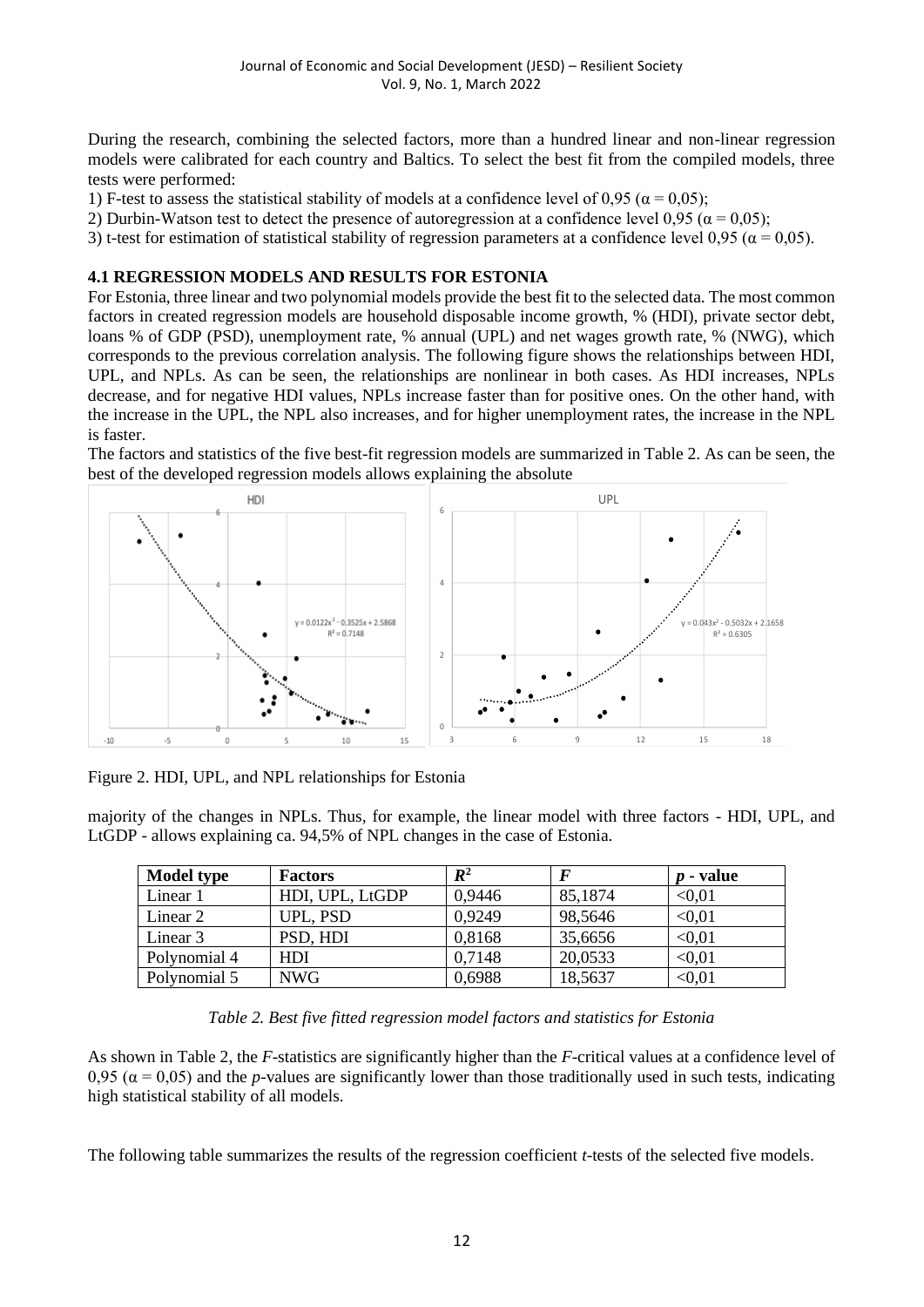| Model               | Factors          | Regression<br>coefficient | $p$ - value |
|---------------------|------------------|---------------------------|-------------|
|                     | <b>HDI</b>       | $-0,1149$                 | 0,0918%     |
| Linear 1            | <b>UPL</b>       | 0,2219                    | 0,0013%     |
|                     | LtGDP            | 0,0799                    | 0,0001%     |
|                     | UPL              | 0,3465                    | 0,0000%     |
| Linear 2            | <b>PSD</b>       | 0,0458                    | 0,0000%     |
| Linear <sub>3</sub> | <b>PSD</b>       | 0,0764                    | 0,0229%     |
|                     | <b>HDI</b>       | $-0,2108$                 | 0,0076%     |
|                     | <b>HDI</b>       | $-0,3525$                 | 0,0024%     |
| Polynomial 4        | HDI <sup>2</sup> | 0,0122                    | 4,6686%     |
| Polynomial 5        | <b>NWG</b>       | $-0,7232$                 | 0,3556%     |
|                     | NWG <sup>2</sup> | 0,0063                    | 0,1307%     |

*Table 3. Best five fitted model regression coefficients and statistics for Estonia*

As one can see, the regression coefficients *t*-test *p*-values for all top 5 models do not exceed 5% and for 10 of total 11 are less than 0,5%, indicating a strong relationship between relevant macro indicators and NPLs for Estonia. Meanwhile, the regression coefficient signs are as expected and consistent with those reported in most published studies.

# **4.2 REGRESSION MODELS AND RESULTS FOR LATVIA**

For Latvia linear and one polynomial models provide the best fit to the selected data. The most common factors in created regression models are net wages growth rate, % (NWG), household disposable income growth, % (HDI) and private sector debt, loans % of GDP (PSD), which corresponds to the previous correlation analysis. The following figure shows the relationships between HDI, UPL, and NPLs. As can be seen, the relationships are nonlinear in both cases and similar to Estonians.



*Figure 3. HDI, UPL and NPL relationships for Latvia*

The factors and statistics of the five best-fit regression models are summarized in Table 4.

| <b>Model type</b> | <b>Factors</b> | $I\!\!R^2$ |          | $p$ - value |
|-------------------|----------------|------------|----------|-------------|
| Linear 1          | NWG, HDtI      | 0,9288     | 104,3294 | < 0.01      |
| Linear 2          | NWG, HDtGDP    | 0.9116     | 82,5246  | < 0.01      |
| Linear 3          | NWG, PSD       | 0.9101     | 80,9617  | < 0.01      |
| Polynomial 4      | <b>HDI</b>     | 0,8817     | 55,9184  | < 0.01      |
| Linear 5          | HDI, PSD       | 0,8563     | 44,6982  | < 0.01      |

*Table 4. Best five fitted regression model factors and statistics for Latvia*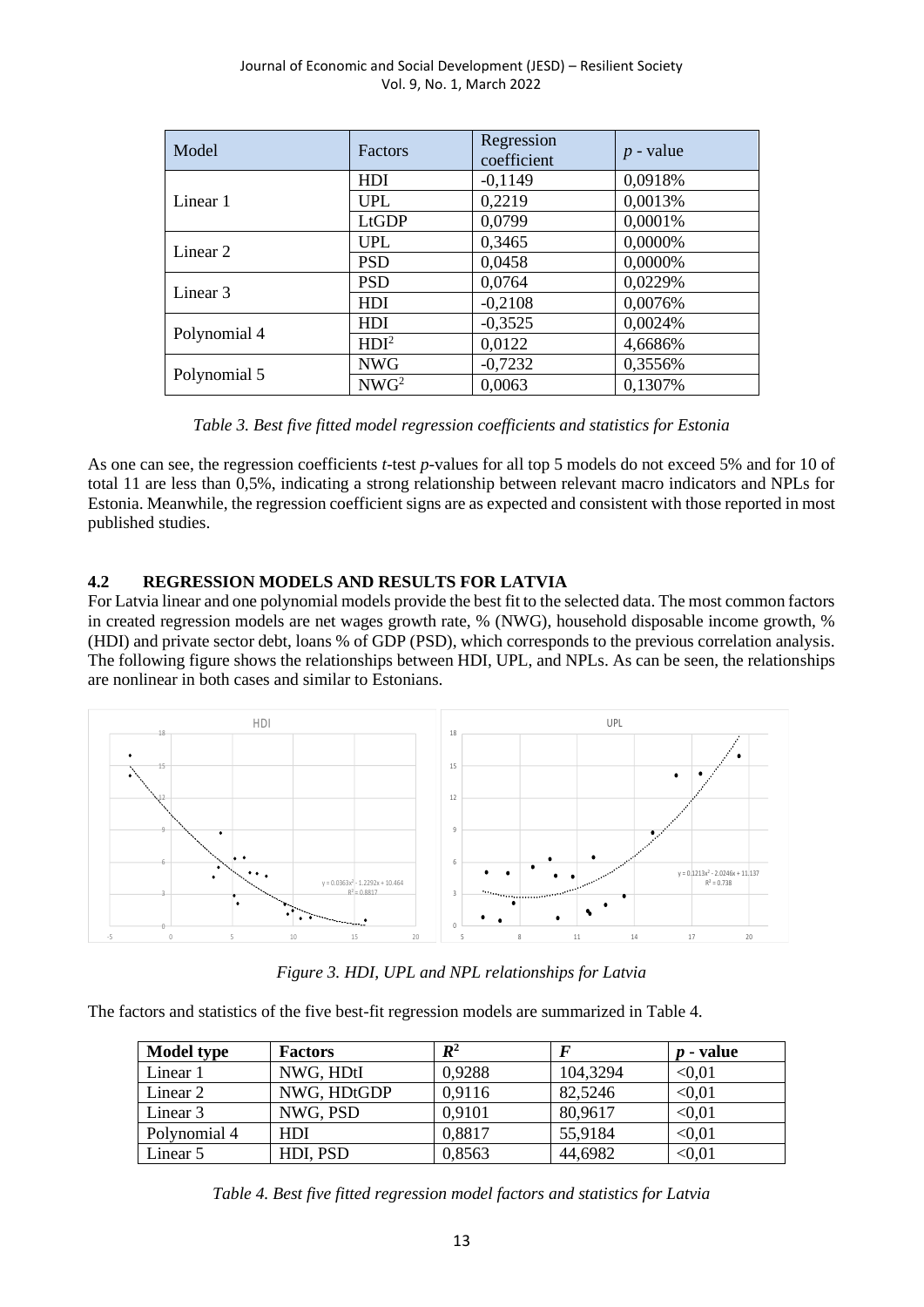#### Journal of Economic and Social Development (JESD) – Resilient Society Vol. 9, No. 1, March 2022

As can be seen, the best of the developed regression models allows explaining the absolute majority of the changes in NPLs. Thus, for example, the linear model with two factors – NWG and household debt to income, % (HDtI) - allows explaining ca. 92,9% of NPL changes in the case of Latvia. Unlike in Estonia, the coefficients of determination of the following regression models are also high, which gives a wider choice in case of necessity. As shown in Table 4, the *F*-statistics are significantly higher than the *F*-critical values at a confidence level of 0,95 ( $\alpha$  = 0,05) and the *p*-values are significantly lower than those traditionally used in such tests, indicating high statistical stability of all models. The following table summarizes the results of the regression coefficient *t*-tests of the selected five models.

| Model        | Factors          | Regression<br>coefficient | $p$ - value |
|--------------|------------------|---------------------------|-------------|
|              | <b>NWG</b>       | $-0,4338$                 | 0,0000%     |
| Linear 1     | <b>HDtI</b>      | 0,1402                    | 0,0000%     |
| Linear 2     | <b>NWG</b>       | $-0,4168$                 | 0,0000%     |
|              | <b>HDtGDP</b>    | 0,2105                    | 0,0000%     |
|              | <b>NWG</b>       | $-0,3437$                 | 0,0000%     |
| Linear 3     | <b>PSD</b>       | 0,2126                    | 0,0000%     |
| Polynomial 4 | <b>HDI</b>       | $-1,2292$                 | 0,0000%     |
|              | HDI <sup>2</sup> | 0,0363                    | 0,4056%     |
| Linear 4     | <b>HDI</b>       | $-0,7221$                 | 0,0002%     |
|              | <b>PSD</b>       | 0,0924                    | 2,0480%     |

*Table 5. Best five fitted model regression coefficients and statistics for Latvia*

As one can see, the regression coefficients *t*-test *p*-values for all top 5 models do not exceed 2,1% and for 9 of total 10 are less than 0,5%, indicating a strong relationship between NPLs and relevant macro indicators for Latvia. Meanwhile, the regression coefficient signs are as expected and consistent with those reported in most published studies.

# **4.3 REGRESSION MODELS AND RESULTS FOR LITHUANIA**

For Lithuania, five linear models provide the best fit to the selected data. The most common factors in created regression models are unemployment rate, % annual (UPL), net wages growth rate, % (NWG), household disposable income growth, % (HDI) and private sector debt, loans % of GDP (PSD), which corresponds to the previous correlation analysis. The following figure shows the relationships between HDI, UPL, and NPLs. As can be seen, the relationships are nonlinear in both cases and similar to Estonians and Latvians, however, the nonlinearity is less noticeable in the case of Lithuania and the disturbances are more visible.



*Figure 4. HDI, UPL and NPL relationships for Lithuania*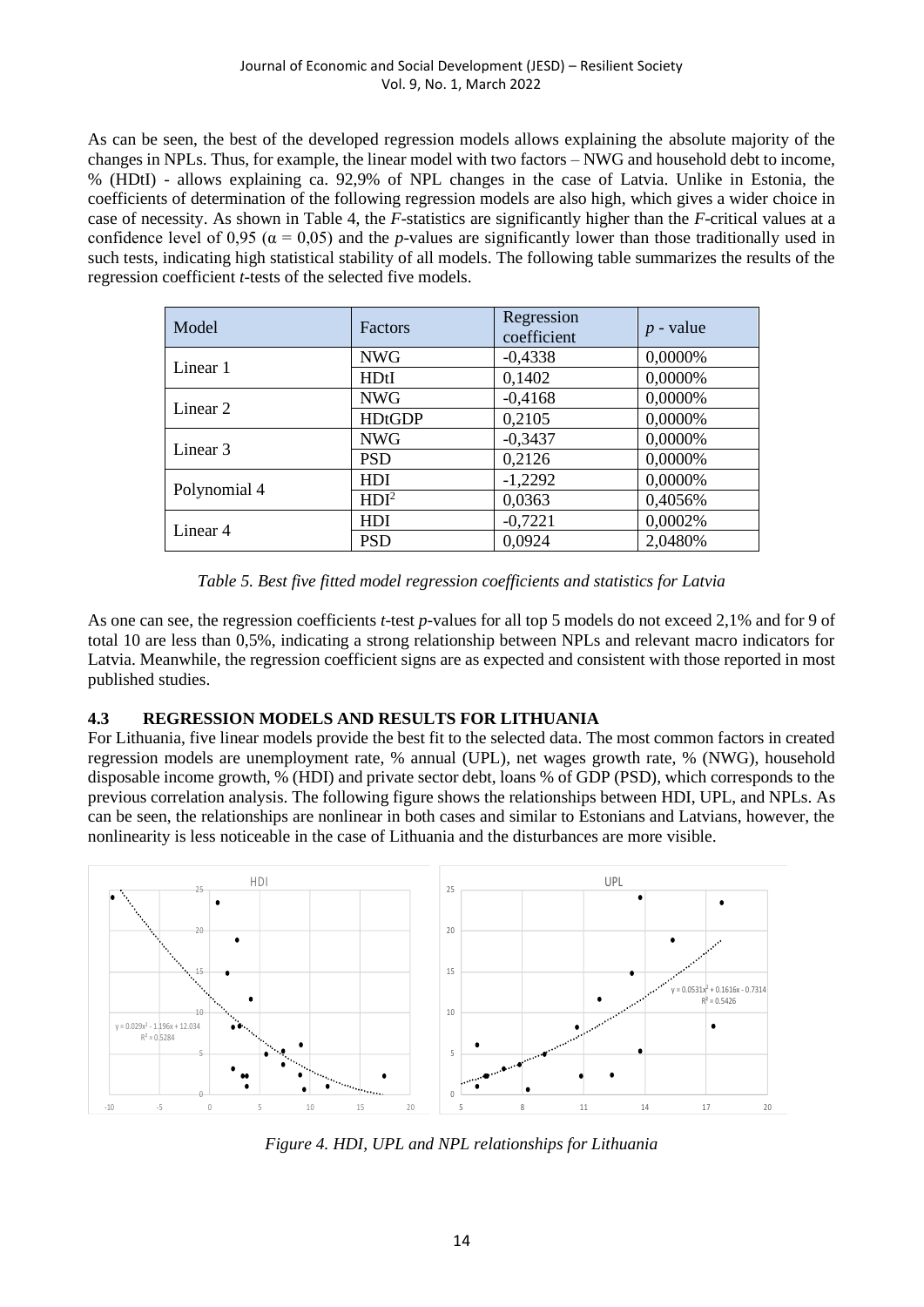| <b>Model type</b> | <b>Factors</b>  | $\mathbb{R}^2$ |          | <i>p</i> - value |
|-------------------|-----------------|----------------|----------|------------------|
| Linear 1          | UPL, HDtGDP     | 0,9722         | 279,5968 | < 0.01           |
| Linear 2          | UPL, HDtI       | 0.9542         | 166,5027 | < 0.01           |
| Linear 3          | UPL, NWG, PSD   | 0,9306         | 67,0218  | < 0.01           |
| Linear 4          | HDI, UPL, PSD   | 0.9174         | 55,5121  | < 0.01           |
| Linear 5          | Loans, PSD, INV | 0,9018         | 45,9410  | < 0.01           |

The factors and statistics of the five best-fit regression models are summarized in Table 6.

## *Table 6. Best five fitted regression model factors and statistics for Lithuania*

As can be seen, the best of the developed regression models allows explaining the absolute majority of the changes in NPLs. Thus, for example, the linear model with two factors – UPL and household debt to GDP, % (HDtGDP) - allows explaining ca. 97,2% of NPL changes in the case of Lithuania. Like in Latvia, the coefficients of determination of the following regression models are also high, which gives a wider choice in case of necessity.

As shown in Table 6, the *F*-statistics are significantly higher than the *F*-critical values at a confidence level of 0,95 ( $\alpha$  = 0,05) and the *p*-values are significantly lower than those traditionally used in such tests, indicating high statistical stability of all models.

The following table summarizes the results of the regression coefficient *t*-tests of the selected five models.

| Model               | Factors       | Regression<br>coefficient | $p$ - value |
|---------------------|---------------|---------------------------|-------------|
|                     | <b>UPL</b>    | 1,6428                    | 0,0000%     |
| Linear 1            | <b>HDtGDP</b> | 0,5727                    | 0,0000%     |
| Linear 2            | <b>UPL</b>    | 1,7408                    | 0,0000%     |
|                     | <b>HDtI</b>   | 0,3739                    | 0,0000%     |
|                     | <b>UPL</b>    | 1,0550                    | 0,0002%     |
| Linear <sub>3</sub> | <b>NWG</b>    | $-0,4932$                 | 0.0200%     |
|                     | <b>PSD</b>    | 0,4867                    | 0,0002%     |
|                     | <b>HDI</b>    | $-0.4518$                 | 0.0786%     |
| Linear 4            | <b>UPL</b>    | 1,2171                    | 0,0000%     |
|                     | <b>PSD</b>    | 0,4297                    | 0,0045%     |
| Linear 5            | Loans         | $-0.0449$                 | 2,5445%     |
|                     | <b>PSD</b>    | 0,6626                    | 0,0000%     |
|                     | <b>INV</b>    | $-1,7307$                 | 0.0001%     |

*Table 7. Best five fitted model regression coefficients and statistics for Lithuania*

As one can see, the regression coefficients *t*-test *p*-values for all top 5 models do not exceed 2,6% and for 12 of total 13 are less than 0,1%, indicating a strong relationship between NPLs and relevant macro indicators for Lithuania. Meanwhile, the regression coefficient signs are as expected and consistent with those reported in most published studies.

# 4.4 **COMMON BALTIC REGRESSION MODELS AND RESULTS**

For Baltics fore, linear models and one polynomial model provide the best fit to the selected data. The most common factors in created regression models are investments, % of GDP (INV), unemployment rate, % annual (UPL), and household disposable income growth, % (HDI)). The following figure shows the relationships between INV, UPL, and NPLs. As can be seen, the relationships are nonlinear in both cases and similar to those for each country, however, the disturbances are more visible.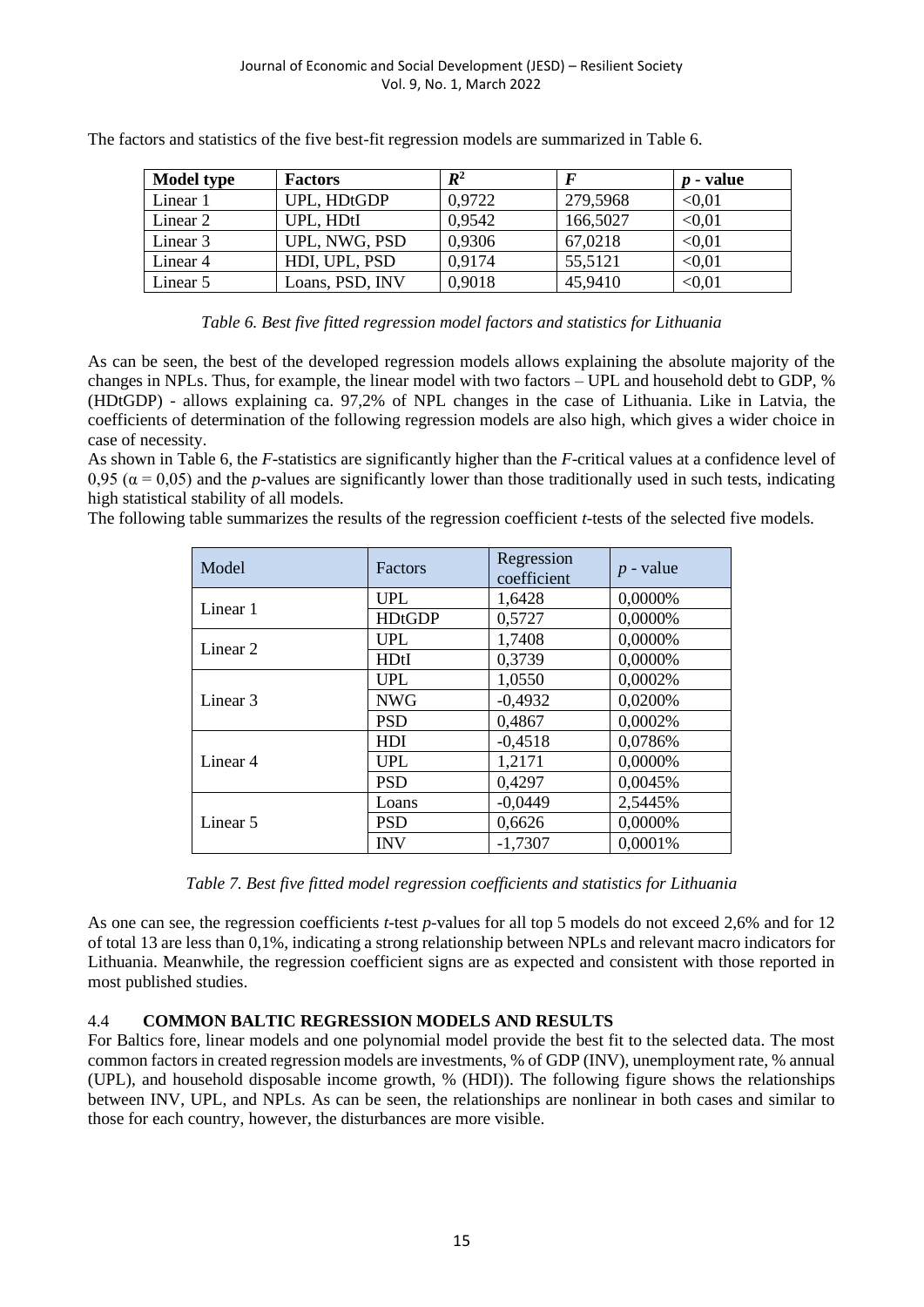Journal of Economic and Social Development (JESD) – Resilient Society Vol. 9, No. 1, March 2022



*Figure 5. INV, UPL, and NPL relationships for Baltics*

The factors and statistics of the five best-fit regression models are summarized in Table 8.

| Model type   | <b>Factors</b>  | $\mathbb{R}^2$ |         | <i>p</i> - value |
|--------------|-----------------|----------------|---------|------------------|
| Linear 1     | <b>INV. LTR</b> | 0,6704         | 54.9283 | < 0.01           |
| Linear 2     | HDI, UPL, INV   | 0,6300         | 30,0864 | < 0.01           |
| Polynomial 3 | INV             | 0.6201         | 41.6228 | < 0.01           |
| Linear 4     | UPL. INV        | 0.5920         | 39,1821 | < 0.01           |
| Linear 5     | INV. HDI        | 0.5534         | 33,4567 | $<$ 0.01         |

*Table 8. Best five fitted regression model factors and statistics for Baltics*

As can be seen, the best of the developed regression models allows to explain up to two-thirds of the changes in NPLs in the Baltics, which is significantly less than the country-calibrated models. Another problem for the calibration of a statistically stable unified Baltic model is the autocorrelation of factors that appeared in the Durbin-Watson tests. This is not surprising, given that the macroeconomic indicators of the Baltic States in the study period are quite similar. As shown in Table 8, the *F*-statistics are significantly higher than the *F*critical values at a confidence level of 0,95 ( $\alpha$  = 0,05) and the *p*-values are significantly lower than those traditionally used in such tests, indicating high statistical stability of all models. The following table summarizes the results of the regression coefficient *t*-tests of the selected five models. As one can see, the regression coefficients *t*-test *p*-values for all top 5 models do not exceed 1,2% and for 10 of total 11 are less than 0,1%, indicating a strong relationship between NPLs and relevant macro indicators for Baltics. Meanwhile, the regression coefficient signs are as expected and consistent with those reported in most published studies.

| Model        | Factors             | Regression<br>coefficient | $p$ - value |
|--------------|---------------------|---------------------------|-------------|
|              | <b>INV</b>          | $-0,6758$                 | 0,0000%     |
| Linear 1     | <b>LTR</b>          | 0,9919                    | 0,0000%     |
| Linear 2     | HDI                 | $-0,2497$                 | 1,1726%     |
|              | <b>UPL</b>          | 0,6112                    | 0,0061%     |
|              | <b>INV</b>          | $-0,3576$                 | 0,0926%     |
|              | <b>INV</b>          | $-5,4363$                 | 0,0000%     |
| Polynomial 3 | INV <sup>2</sup>    | 0.0884                    | 0.0003%     |
| Linear 4     | <b>UPL</b>          | 0,7414                    | 0,0001%     |
|              | <b>INV</b>          | $-0.4435$                 | 0,0059%     |
| Linear 5     | <b>INV</b>          | $-0,4243$                 | 0,0298%     |
|              | <b>HDI</b><br>- - - | $-0,5256$<br>$\sim$       | 0,0022%     |

*Table 9. Best five fitted Baltic model's regression coefficients and statistics*

## **5. CONCLUSION**

The economies of the Baltic States have shown relatively similar development trends over the last twenty years, and thus the list of factors influencing non-performing loans is comparable. As a result of the study, five statistically stable regression models have been compiled, with a confidence level of over 95%, for each of the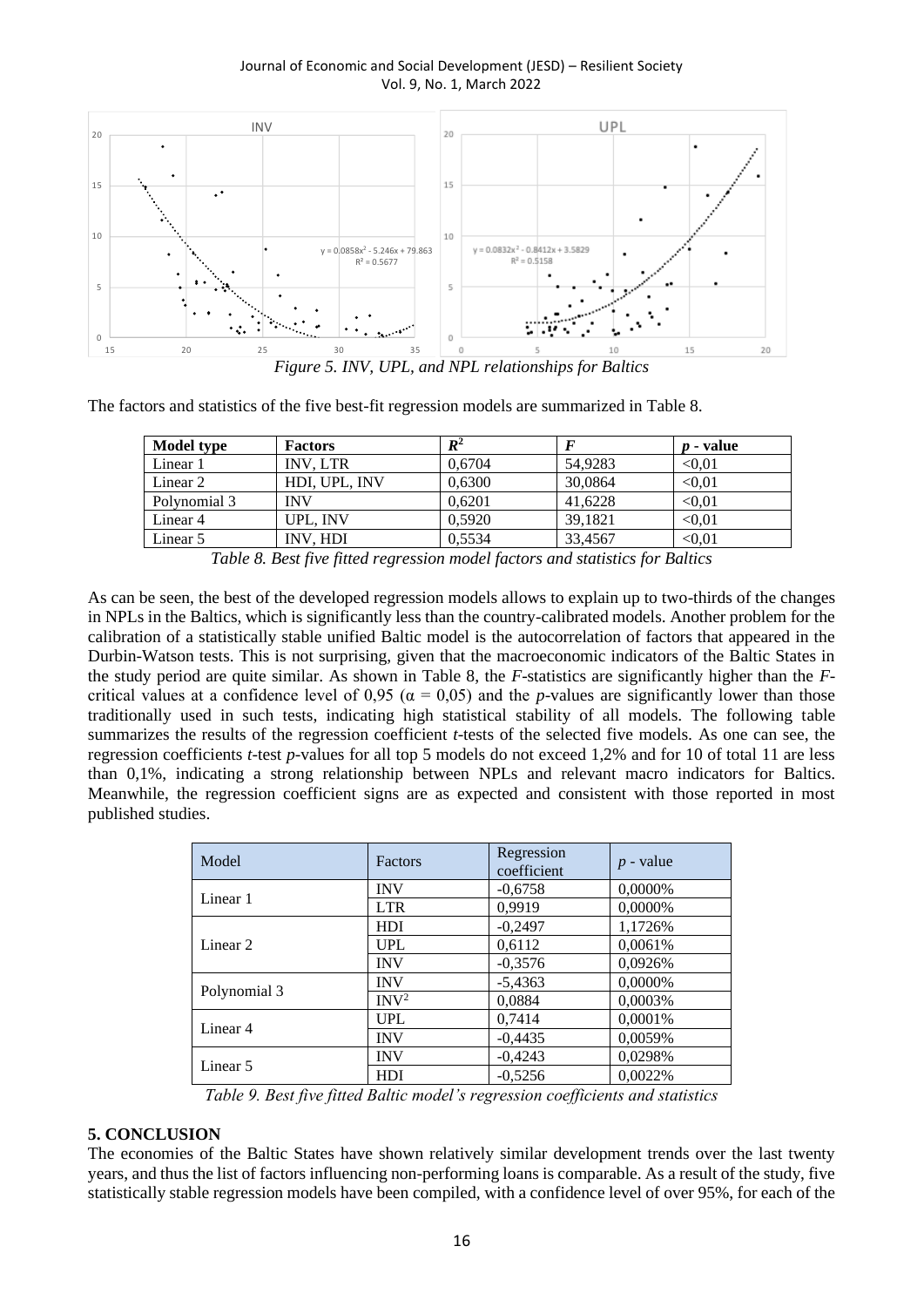Baltic States, whose ability to determine changes in NPLs depending on such macroeconomic factors as HDI, UPL, PSD, and GDP is higher than 90%. Therefore, a basis has been prepared to provide an analysis-based assessment of credit risk management performance and to develop forecasts of expected credit quality changes based on a qualitative comparison of the results of several models. The development of uniform NPL regression models for the Baltic States is a certain challenge, as the volatility of the factors included in the models is quite different. This explains, why the coefficients of determinants for uniform Baltic regression models are significantly lower than country-specific models. Simultaneous research also shows that the developed regression models need to be regularly validated and, if necessary, recalibrated to capture changes in the impact of microeconomic indicators on NPLs, as the Baltic States, as small economies, are more sensitive to changes in the external environment.

# **LITERATURE:**

- 1. Beck, R., Jakubik, P., Piloiu, A. (2015). Key Determinants of Non-performing Loans: New Evidence from a Global Sample. Open Economies Review. Vol.26 (3), p.525-550. doi:10.1007/s11079-015-9358- 8.
- 2. Cifter, A. (2015). Bank concentration and non-performing loans in Central and Eastern European countries. Journal of Business Economics and Management, 2015, Vol. 16 (1), pp.117-137. doi:10.3846/16111699.2012.720590.
- 3. Cucinelli D. (2015). The Impact of Non-performing Loans on Bank Lending Behavior: Evidence from the Italian Banking Sector. Eurasian Journal of Business and Economics 2015, Vol. 8 (16), pp. 59-71. doi:10.17015/ejbe.2015.016.04.
- 4. Dimitrios, A., Helen, L., Mike, T. (2016). Determinants of non-performing loans: Evidence from Euroarea countries. Finance Research Letters, Vol.18, pp. 116–119. doi:10.1016/j.frl.2016.04.008.
- 5. Eurostat (2020). Retrieved 21.08.2020 from https://ec.europa.eu/eurostat/data/
- 6. Gila-Gourgoura, E., Nikolaidou, E. (2017). Credit risk determinants in the vulnerable economies of Europe: Evidence from the Spanish banking system. International Journal of Business and Economic Sciences Applied Research, Vol.1, p.60-71.
- 7. Jakubik, P., Reininger, T. (2013). Determinants of nonperforming loans in Central, Eastern and Southeastern Europe. Focus on European Economic Integration, Issue 3, pp. 48-66.
- 8. Koju, L., Abbas, G. and Wang, S. (2018). Do macroeconomic determinants of non-performing loans vary with the income levels of countries? Journal of Systems Science and Information. Vol. 6(6), pp. 512–531. doi:10.21078/JSSI-2018-512-20.
- 9. Kupcinskas, K., Paskevicius, A. (2017). Key factors of non-performing loans in Baltic and Scandinavian countries: lessons learned in the last decade. Ekonomika, Vol.96 (2), p.43-55. doi:10.15388/Ekon.2017.2.10994.
- 10. Louzis, D., Vouldis, A., Metaxas, V. (2012). Macroeconomic and bank-specific determinants of nonperforming loans in Greece: a comparative study of mortgage, business and consumer loan portfolios. Journal of Banking & Finance, Vol.36, pp.1012-1027. doi:10.1016/j.jbankfin.2011.10.012.
- 11. Makri, V., Tsagkanos, A., Bellas, A. (2014). Determinants of non-performing loans- the case of Eurozone. Panoeconomicus, Vol.2, pp.193-206. doi:10.2298/PAN1402193M.
- 12. Ozili P.K. (2019). Non-performing loans in European systemic and non-systemic banks. Journal of Financial Economic Policy. May 2019. 19 p.
- 13. Peric B., Konjusak N. (2017). How did rapid credit growth cause non-performing loans in the CEE countries? Journal of Economics and Business, Vol.12(2), pp.73-84. doi:10.1515/jeb-2017-0019.
- 14. Radivojevic, N., Cvijanovic, D., Sekulic, D., Pavlovic, D., Jovic, S. and Maksimovic, G. (2019). Econometric model of non-performing loans determinants. Physica A, Vol.520. pp. 481–488. doi:10.1016/j.physa.2019.01.015.
- 15. Spilbergs A. (2020). Residential Mortgage Loans Delinquencies Analysis and Risk Drivers Assessment. Emerging Science Journal, Vol.4, No.2, pp.104-112. doi.org/10.28991/esj-2020-01214